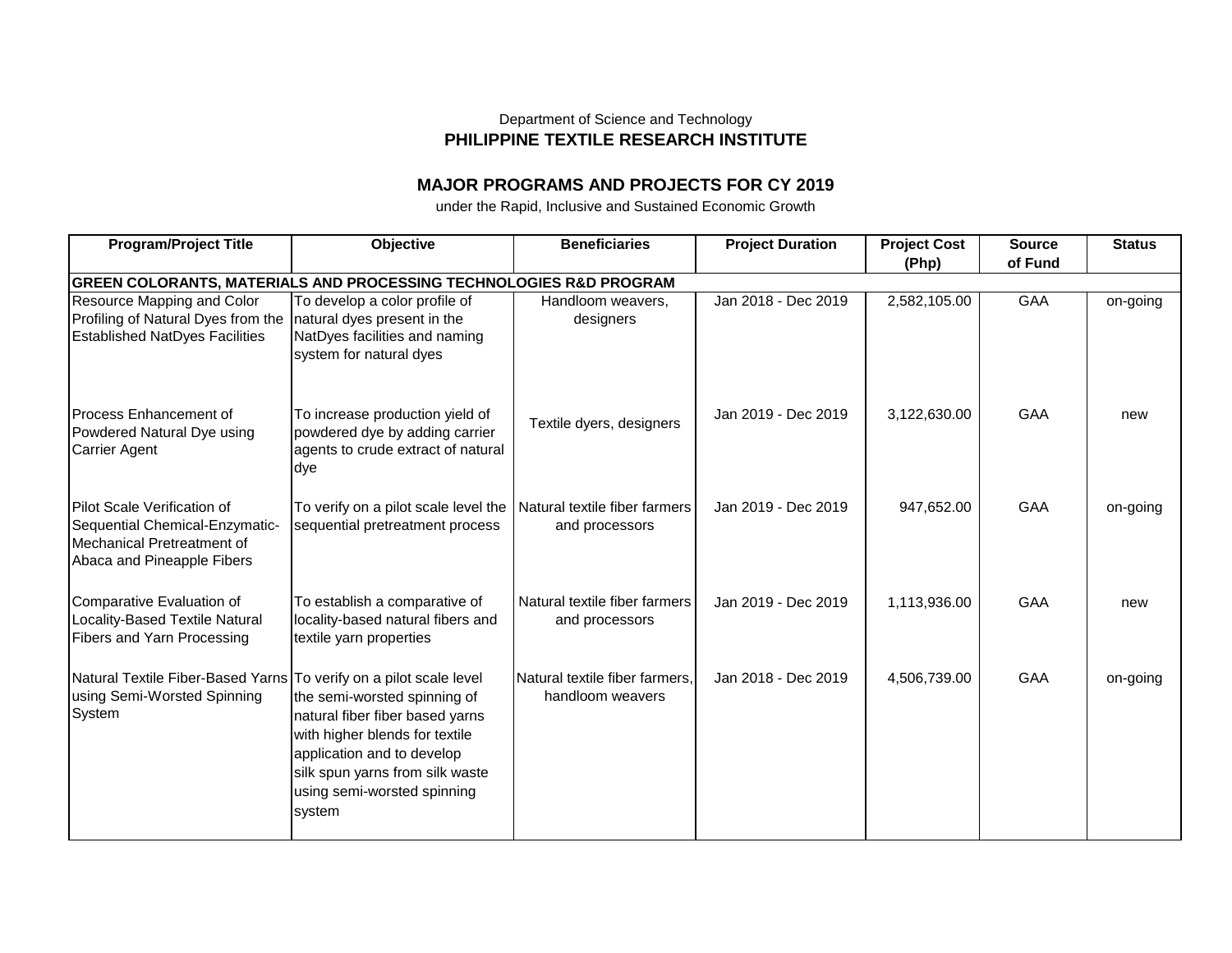## **MAJOR PROGRAMS AND PROJECTS FOR CY 2019**

under the Rapid, Inclusive and Sustained Economic Growth

| <b>Program/Project Title</b>                                                                                                         | <b>Objective</b>                                                                                                                                                                                                        | <b>Beneficiaries</b>                                                                                                                               | <b>Project Duration</b> | <b>Project Cost</b><br>(Php) | <b>Source</b><br>of Fund | <b>Status</b> |
|--------------------------------------------------------------------------------------------------------------------------------------|-------------------------------------------------------------------------------------------------------------------------------------------------------------------------------------------------------------------------|----------------------------------------------------------------------------------------------------------------------------------------------------|-------------------------|------------------------------|--------------------------|---------------|
| <b>Hybrid Cocoon Production</b><br>System for Silk Development<br>in Northern Mindanao                                               | To establish a technology<br>system of PTRI hybrid cocoon<br>production for raw silk<br>production                                                                                                                      | Sericulture farmers                                                                                                                                | Jan 2019 - Dec 2019     | 3,439,804.00                 | <b>GAA</b>               | new           |
| <b>PHILIPPINE SILK S&amp;T PROGRAM</b>                                                                                               |                                                                                                                                                                                                                         |                                                                                                                                                    |                         |                              |                          |               |
| Genome-Based Approach<br>Silkworm Germplasm<br>Maintenance and Hybridization                                                         | To establish a genomic database<br>for comprehensive gene analysis<br>that would aid in the selection and<br>rearing of superior silkworm<br>breeding lines                                                             | Philippine Silk Industry                                                                                                                           | Jan 2018 - Dec 2019     | 1,772,000.00                 | GAA                      | on-going      |
| Support to the Development of<br>the Mindanao Silk through the<br>PTRI Technology Center in<br>Misamis Oriental                      | To upscale the capability of PTRI-<br><b>Technology Center Misamis</b><br>Oriental and reintroduce the<br>industry of Sericulture in<br>Mindanao                                                                        | Sericulture-farmers/cocoon<br>growers of Northern<br>Mindanao; silk handloom<br>weavers/silk fabric<br>producers                                   | Jan 2018 - Dec 2019     | 9,498,000.00                 | GAA                      | on-going      |
| <b>Support for Productivity</b><br><b>Enhancement of Sericulture,</b><br>Handloom Weaving and Natural<br>Dyeing in Negros Occidental | To enhance the sericulture<br>productivity, handloom weaving<br>and natural dyeing in Negros<br>Occidental                                                                                                              | Sericulture-farmers of<br>Negros Mayu of<br>Organization for Industrial,<br>Spiritual and Cultural<br>Advancement (OISCA);<br><b>OISCA</b> weavers | Jan 2018 - Dec 2019     | 1,089,000.00                 | <b>GAA</b>               | on-going      |
| Revitalization of Sericulture in the<br>Cordillera Administrative Region<br>(CAR)                                                    | To ensure sustainable supply of<br>quality silkworm eggs and<br>revitalizing and sustaining the<br>production of local silk using<br>germplasm resources and<br>facilities that are available in a<br>systematic manner | Sericulture farmers and<br>silk handloom weavers of<br>Cordillera Administrative<br>Region and nearby regions                                      | Jan 2018 - Dec 2019     | 4,932,000.00                 | GAA                      | on-going      |